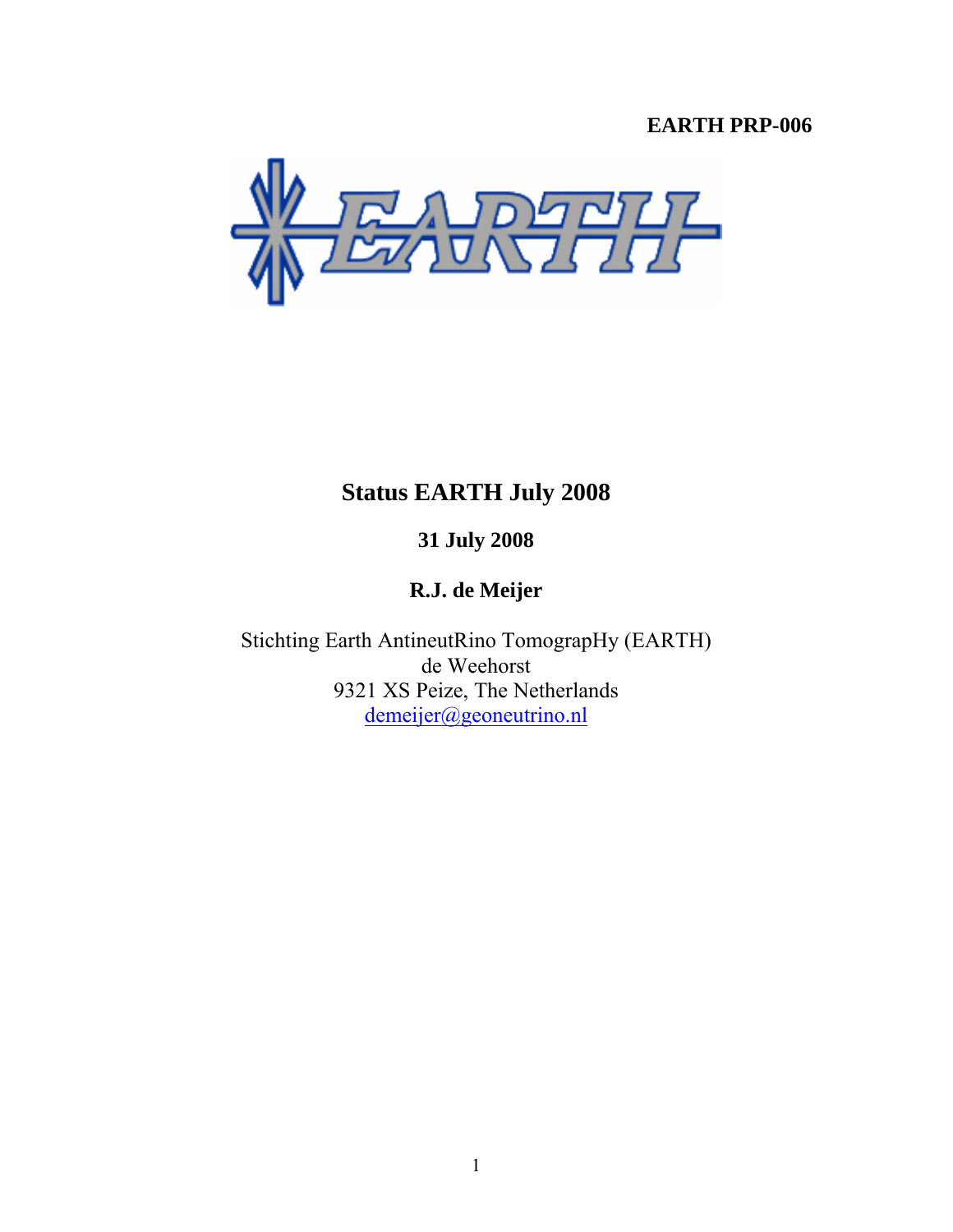#### **1. Goal**

The aim of the programme Earth AntineutRino TomograpHy (EARTH) is to eventually make a 3D-map of the radiogenic heat sources of our planet. The 3D-tomography has to be achieved by direction-sensitive measurements of antineutrinos, released in radiogenic processes like natural decay and fission. Direction sensitivity is in principle mainly embedded in the neutron produced in the antineutrino capture reaction on a proton.

 Direction sensitive antineutrino is also a very much wanted tool for establishing fundamental properties of antineutrinos. Considerable progress has been made in neutrino physics in the past decade and one of the remaining questions (the value of the mixing angle  $\theta_{13}$ ) can be determined by direction sensitive antineutrino detection (*P. Huber et al.,*.2005*)* 

#### **2. Collaboration framework.**

The idea for EARTH originated at the KVI, Groningen, but was moved to a Foundation (Stichting EARTH) founded by the University of Groningen, ASTRON and Stichting JADE, a private foundation. The Stichting EARTH has a Board and a Council of Advice and is located in Peize, near Groningen.

| <b>Board Stichting EARTH:</b>             | <b>Council of Advise EARTH:</b>        |
|-------------------------------------------|----------------------------------------|
| Dr. Jacob Gelt Dekker, Entrepreneur,      | Prof. dr. Gerard 't Hooft, Theoretical |
| Chairman;                                 | Physics, Utrecht University;           |
| Prof.dr. Reinhard Morgenstern, Secretary; | Prof. Simon Kuipers, Chairman          |
| Henk Koopmans, director Sensor Universe,  | Board Groningen University.            |
| Thesaurie.                                | Prof. Dr. Wubbo Ockels, Space          |
| Prof.dr. Krish Bharuth Ram, ex-Director   | Technology, Delft University of        |
| iThemba Labs.                             | Technology;                            |
|                                           | Em. Prof.dr. Harry Priem,              |
|                                           | Geoscience. Utrecht University.        |

The Stichting EARTH has established an official collaboration by means of a Memorandum of Understanding with the South African national laboratory iThemba LABS, the University of Stellenbosch (US), the University of Cape Town (UCT) and the University of the Western Cape (UWC), all four situated in the vicinity of Cape Town. In addition there is collaboration with the Physics Department of the University of Jyväskylä, Finland, ASTRON and the Faculty of Earth and Life Sciences at the Vrije Universiteit, Amsterdam.

 In addition to a Board and a Council of Advice, the Stichting has established an Industrial Consortium of a number of companies in the (Northern) Netherlands. EARTH participates in Sensor Universe, a sensor development initiative by the three northern provinces in the Netherlands.

#### **3. Developments and present status.**

The initial stage of the programme has focussed on two aspects: phase one, on detector development and testing as well as the assessment of radiogenic sources based on the current scientific knowledge.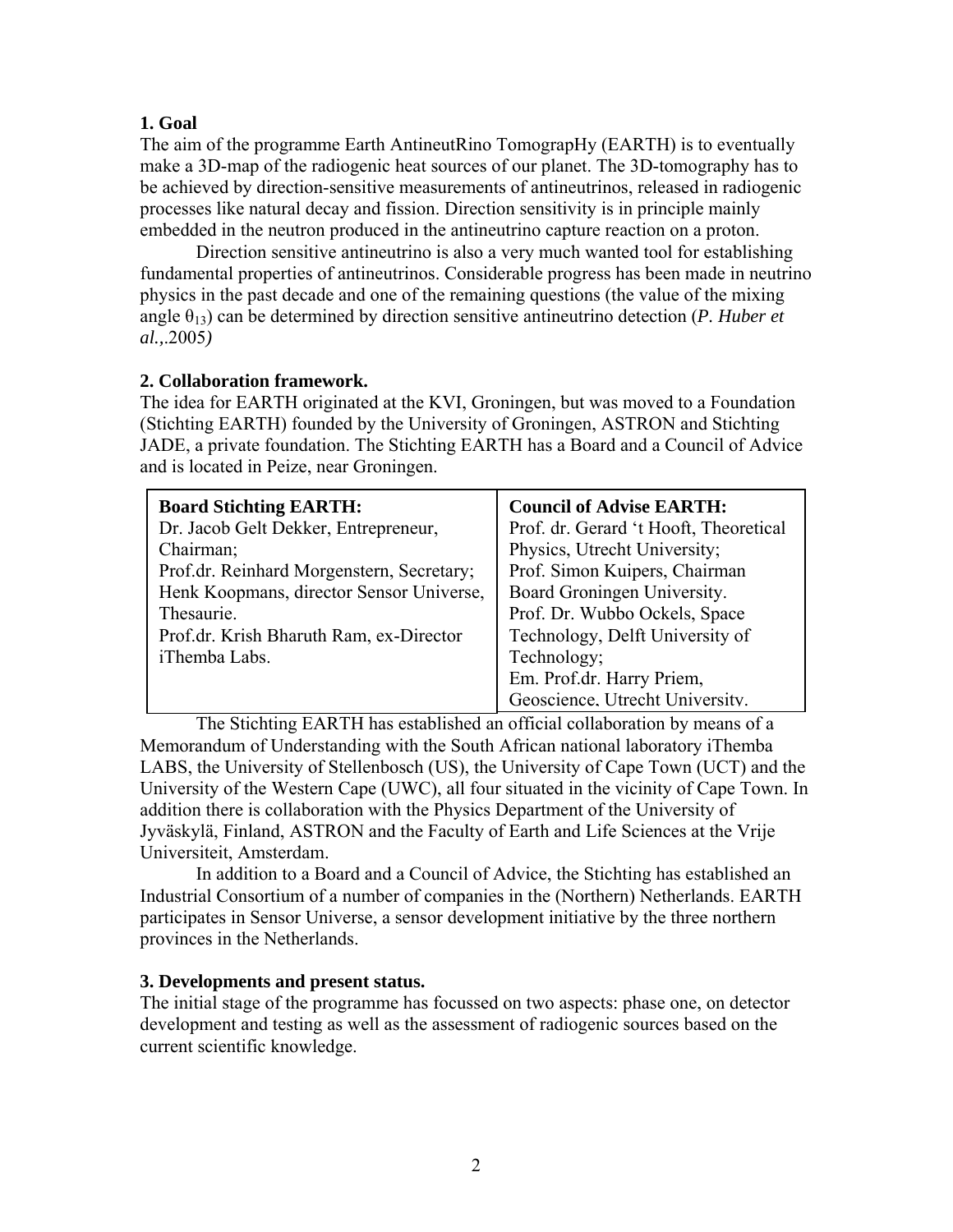#### *3.a. Detector development.*

The first phase of detector development has been carried out mainly in South Africa by using the expertise present at UCT (prof. Frank Brooks) and iThemba LABS (dr. F.D. Smit) on neutron detection. An existing small detector cell filled with liquid scintillation and loaded with  $5\%$  <sup>10</sup>B was used to mimic delayed coincidences and pulse-shape properties. These test were accompanied by Monte Carlo simulations of the neutron capture process both for captured antineutrinos from natural decay as well as fission. The simulations stress the need for early capture of the neutron to preserve the direction information carried by the incoming antineutrino. The results have been published (de Meijer *et al*, 2006) and (Smit *et al,* 2006).

 Subsequently, Monte Carlo simulations have been expanded to also include the positron properties. These simulations are presently being carried out at the Universities of Cape Town and Stellenbosch as part of MSc projects.

 In parallel to the detector tests at the Cape, EARTH purchased boron-doped plastic detectors and made them available to researchers at the University of Groningen and one of the industrial partners. They developed an algorithm that allows pulse-shape analysis of fast digitised pulses. In their work it was demonstrated that under optimal conditions a time difference of 10ps could be obtained for pulse-generator pulses with a rise time of 4 ns. Time difference measurements of this order of magnitude, in principle, open a new way towards direction-sensitive measurements of antineutrinos. By measuring the positions of the positron and the neutron, the difference vector can be used as an estimate of the incoming antineutrino direction.

 Based on this achievement a design was worked out for GiZA (Geoneutrinos in ZA), a next step detector. The main aim for this detector is a precise characterisation of an antineutrino event by measuring pulse properties of both the positron and neutron, as well as their timing properties. A tetrahedron-shaped detector has been proposed with a PMT at each corner. The optical properties of this detector have been optimised in Monte Carlo simulations by ASTRON. This work has been completed and the mechanical construction is under design.

 In a parallel development the scintillation liquid will be optimised. For that purpose a number of small test cells have been designed and will be constructed.

#### *3.b. Assessment of radiogenic heat sources in the Earth's interior.*

Recent developments in geochemical models and increases in precision of isotopic dating techniques have led to new insights in the early history (< 100 Ma) of our planet and its moon. The present knowledge leads to a concentration of U, Th and Pu in the Core-Mantle Boundary (CMB) or D" region. About a year ago it was realised that under the temperatures and pressures in the CMB a mineral, calcium perovskite, is formed which absorbs U, Th and Pu several orders of magnitude readily than the other dominant minerals in the CMB. If the CMB was homogeneous these actinides would be nicely dispersed over the CMB and decay in a natural way (including spontaneous fission). Heterogeneities, e.g. due to density effects, leading to an order of magnitude higher conentration of these actinides would create a situation in which a natural georeactor could ignite and afterwards stay operational, even possibly up to present.

 In a paper (*de Meijer and van Westrenen*, 2008, see also *Ball*, 2008) the consequences of such a georeactor. In addition to possible identification and location of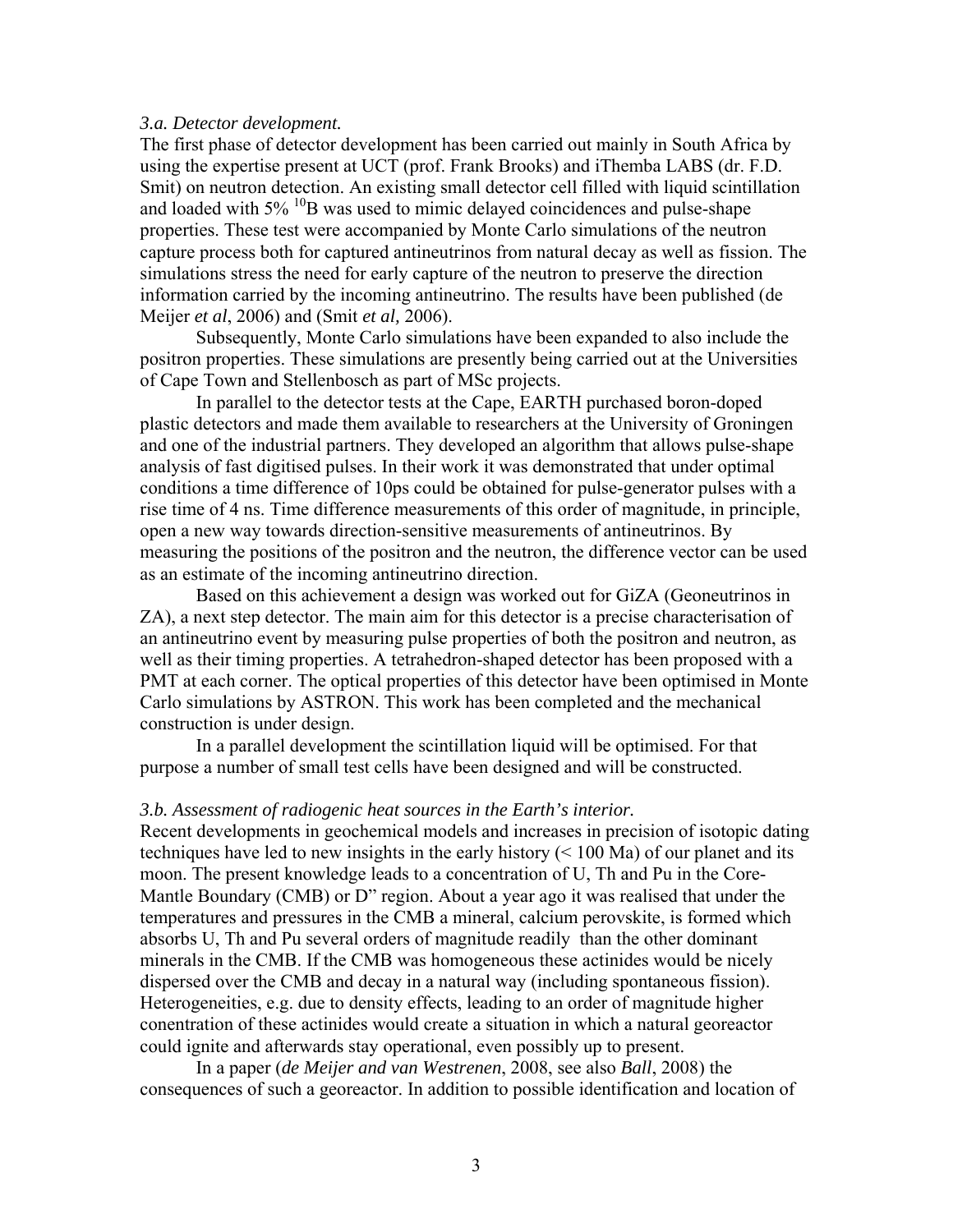such georeactors by antineutrino tomography, the georeactors could lead to changes in isotopic composition of a number of elements, most clearly in He and Xe, relative to their abundances in the Earth's atmosphere. The calculated isotopic ratios are consistent with the deviating isotopic compositions in gasses from deep wells.

#### **4. Near future plans.**

#### *4.a Detector development.*

It is expected that by the beginning of October the smaller test cells will become available for testing in the laboratory. In addition an effort? is being made to develop new scintillating materials with good properties for positrons and neutrons. Preferably we aim for less expensive materials such as scintillating plastics. Special attention is paid to sufficient pulse-shape identification of positrons and neutrons.

 After laboratory testing of the smaller cells, a choice will be made to fill the GiZA detector. Once these laboratory tests have been completed the plan is to install the detector outside the containment wall of one of the reactors at the Koeberg nuclear power plant, about 30km north of Cape Town. At this stage direction sensitivity is not the main issue, the tests concentrate on antineutrino identification, testing position determination by means of triangulation and background reduction. These tests should lead to a prototype detector design. With this proto-type the direction sensitivity will be tested, and if successful, this detector will be the step towards a detector system for monitoring and safeguarding nuclear power plants.

#### *4.b. Assessment of radiogenic heat sources in the Earth's interior.*

The work on the radiogenic heat sources will continue. For georeactors in the CMB, a model is being developed linking a supercritical georeactor to the formation of the Moon. Work has started on assessing the role that georeactors may have played also in other planets of our solar system. For Earth the role centres on the issues of mantle plumes, large scale mineralisations (e.g. of gold and platinum in Africa) and abiotic natural gas in the deeper parts of the Earth (eg. possibly the recent gas fields off the Brazilian coast)

#### *4.c. Financing.*

As in the past, we concentrate on Public-Private Partnerships in financing the development of our programme. With clear applications in sight, we have received encouraging support for the near future financing of our plans.

## *5. References.*

Ball, P. (2008), Are there nuclear reactors at Earth's core? *Nature News*, doi:10.1038/news.2008.822.

## P. Huber, M. Lindner and T. Schwertz,

R2D2 | a symmetric measurement of reactor neutrinos free of systematical errors Journal of High Energy Physics, 02(2005)29.

R.J. de Meijer, F.D. Smit, F.D. Brooks, R.W. Fearick, H.J. Wörtche and F. Mantovani, Towards Earth AntineutRino TomograpHy (EARTH).